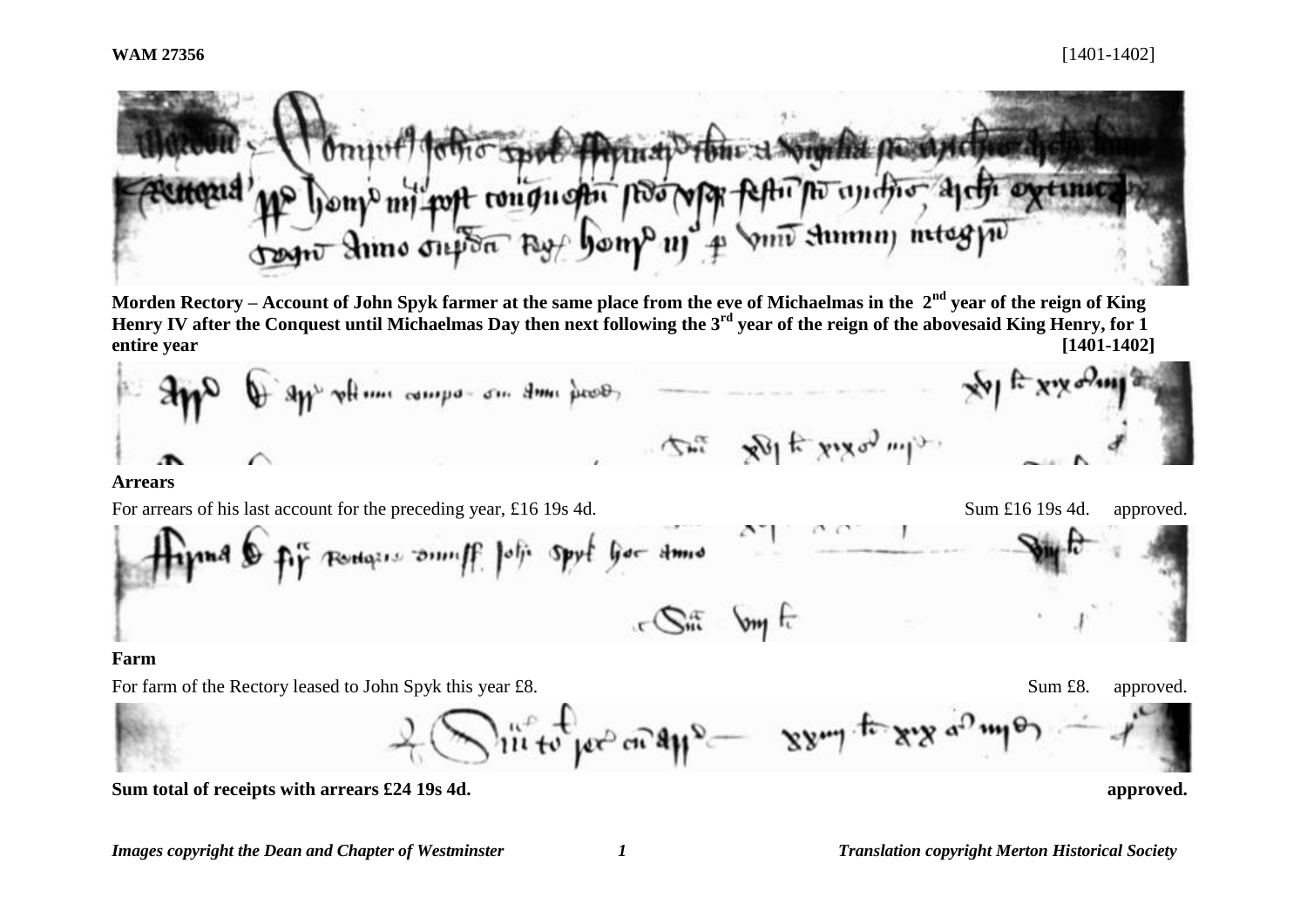$$
\sum_{n=0}^{\infty} \frac{1}{n!} \int_{0}^{\infty} \int_{0}^{\infty} \int_{0}^{\infty} \int_{0}^{\infty} \int_{0}^{\infty} \int_{0}^{\infty} \int_{0}^{\infty} \int_{0}^{\infty} \int_{0}^{\infty} \int_{0}^{\infty} \int_{0}^{\infty} \int_{0}^{\infty} \int_{0}^{\infty} \int_{0}^{\infty} \int_{0}^{\infty} \int_{0}^{\infty} \int_{0}^{\infty} \int_{0}^{\infty} \int_{0}^{\infty} \int_{0}^{\infty} \int_{0}^{\infty} \int_{0}^{\infty} \int_{0}^{\infty} \int_{0}^{\infty} \int_{0}^{\infty} \int_{0}^{\infty} \int_{0}^{\infty} \int_{0}^{\infty} \int_{0}^{\infty} \int_{0}^{\infty} \int_{0}^{\infty} \int_{0}^{\infty} \int_{0}^{\infty} \int_{0}^{\infty} \int_{0}^{\infty} \int_{0}^{\infty} \int_{0}^{\infty} \int_{0}^{\infty} \int_{0}^{\infty} \int_{0}^{\infty} \int_{0}^{\infty} \int_{0}^{\infty} \int_{0}^{\infty} \int_{0}^{\infty} \int_{0}^{\infty} \int_{0}^{\infty} \int_{0}^{\infty} \int_{0}^{\infty} \int_{0}^{\infty} \int_{0}^{\infty} \int_{0}^{\infty} \int_{0}^{\infty} \int_{0}^{\infty} \int_{0}^{\infty} \int_{0}^{\infty} \int_{0}^{\infty} \int_{0}^{\infty} \int_{0}^{\infty} \int_{0}^{\infty} \int_{0}^{\infty} \int_{0}^{\infty} \int_{0}^{\infty} \int_{0}^{\infty} \int_{0}^{\infty} \int_{0}^{\infty} \int_{0}^{\infty} \int_{0}^{\infty} \int_{0}^{\infty} \int_{0}^{\infty} \int_{0}^{\infty} \int_{0}^{\infty} \int_{0}^{\infty} \int_{0}^{\infty} \int_{0}^{\infty}
$$

## **Corn bought**

In 1 quarter wheat bought for pension of the Vicar as overleaf 13s 4d. In 1 quarter beans bought for the same 6s. Sum 19s 4d. approved.

## **Pension paid**

٠

Paid to the aforesaid Vicar for his pension granted to him by the lord Prior and convent as long asit pleases the same 20s. Sum 20s. approved.

## **Cash Deliveries**

Delivered to brother John Burwell warden<sup>\*</sup> by 1 tally, £11 6s 8d. <br>
Sum £11 6s 8d. approved

**SO** 

*Images copyright the Dean and Chapter of Westminster 2 Translation copyright Merton Historical Society*

 *\* The Warden of churches was the Abbey's official responsible for Morden and other appropriated churches from c.1375 - B Harvey* The Obedientiaries of Westminster Abbey *(2002) p56*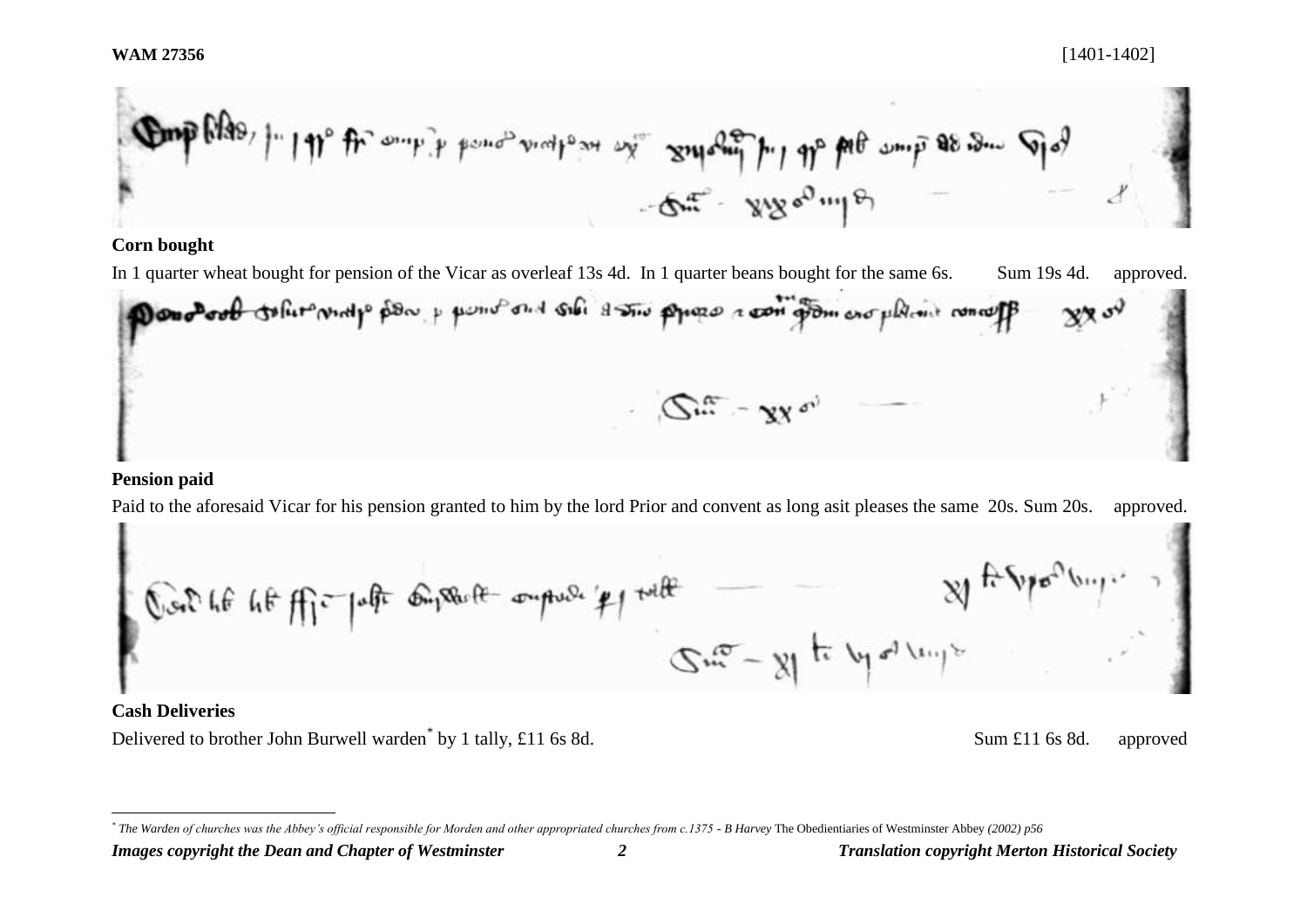

**Value this year**  $\text{\textsterling}68d$ .